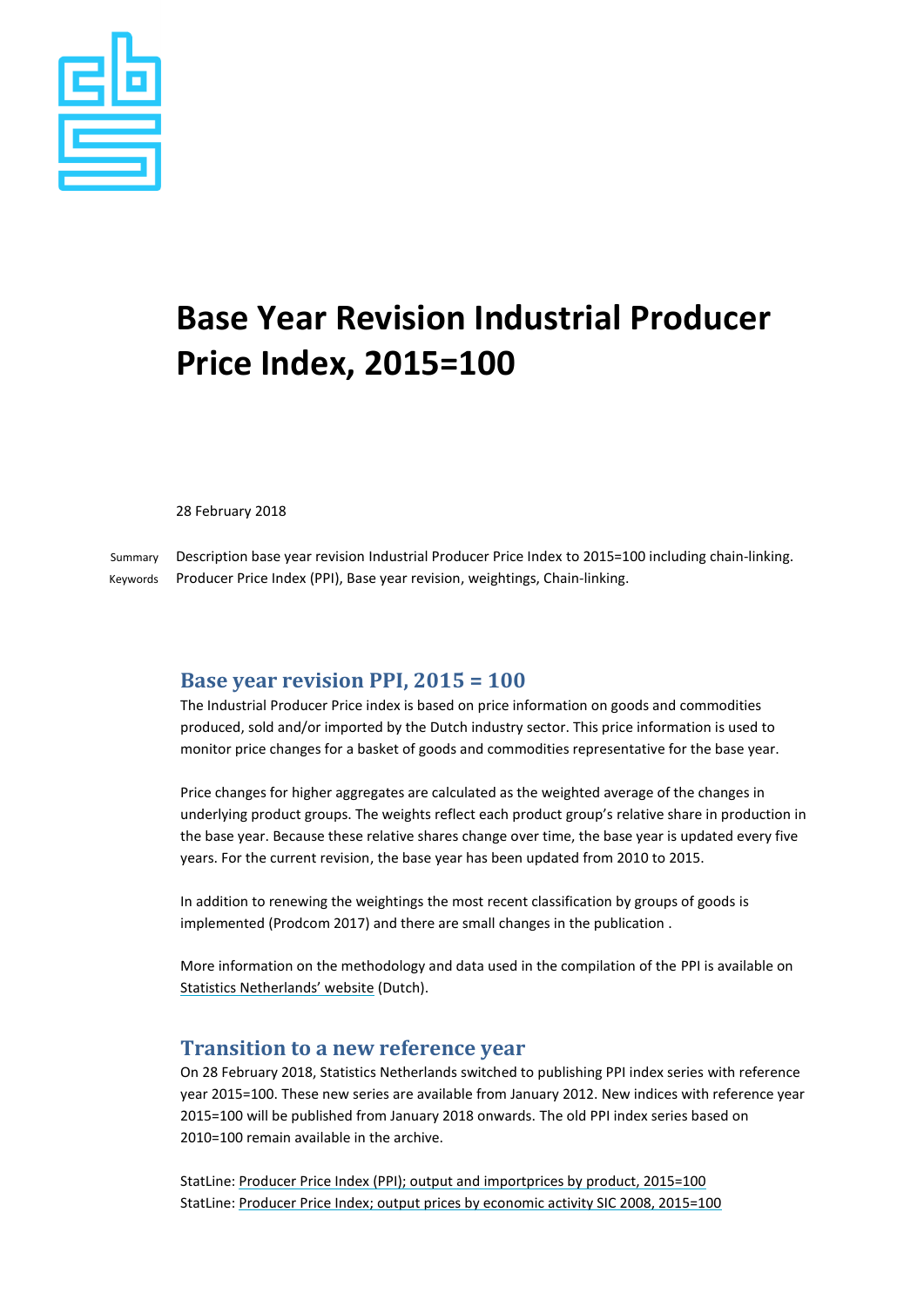## **Chain-linking**

For some purposes, e.g. indexation of contracts using PPI index series, it may be necessary to chainlink the old and new series. Statistics Netherlands recommends the following principles for this procedure:

- Use the series with reference year 2010=100 to determine the price change in a period until December 2017.
- Use the series with reference year 2015=100 to determine the price change in a period that starts in or after January 2012 and ends in January 2018 or later.
- To determine the price change in a period that starts before January 2012 but ends after January 2018, price changes from the 2010=100 and the 2015=100 series will have to be chain linked.

#### Example:

- A contract is adjusted on the basis of the price development according to the PPI between October 2014 and May 2017. It concerns a contract that ends in the year 2017. You use results from the series 2010=100.
- A contract is adjusted on the basic of the price development according to the PPI between May 2013 and May 2018. It concerns a contract that ends in the year 2018. You use the results from the series 2015=100.
- A contract is adjusted on the basic of the price development according to the PPI between May 2010 and March 2018. It is a contract that start for January 2012 and ends after January 2018. You need to chain-link the series 2010=100 and 2015=100.

Chain-linking means that one long series is made of two shorter series. Table 1 contains a fictitious example of chain-linking an index series for the period May 2010 to March 2018. The PPI index series 2010=100 is available to December 2017. The PPI index series 2015=100 is available from January 2012. December 2017 appears in both series. This period is used to chain the two series.

| Table 1. Chall-Illining example |                     |                     |              |
|---------------------------------|---------------------|---------------------|--------------|
| Month                           | $2010 = 100$ series | $2015 = 100$ series | Price change |
| may-2010                        | 92.7                | N/A                 |              |
| $\cdots$                        | $\cdots$            | $\cdots$            |              |
| dec-2017                        | 111.2               | 103.7               |              |
| $\cdots$                        | $\cdots$            | $\cdots$            |              |
| mrt-2018                        | N/A                 | 104.8               |              |
| Price change                    | 1.1996              | 1.0106              | 121.23       |

#### Table 1: Chain-linking example

The first step is to calculate the price change between May 2010 and December 2017 by dividing the respective index numbers from the 2010=100 series:

 $(1)$  111.2 / 92.7 = 1.1996

Calculate the price development between March 2018 and December 2017 similarly from the 2015=100 series:

(2) 104.8 / 103.7 = 1.0106

The price development for the entire period is then calculated by multiplying the price development by each other and subsequently by 100.

(3) 1.1996 \* 1.0106 \* 100 = 121.23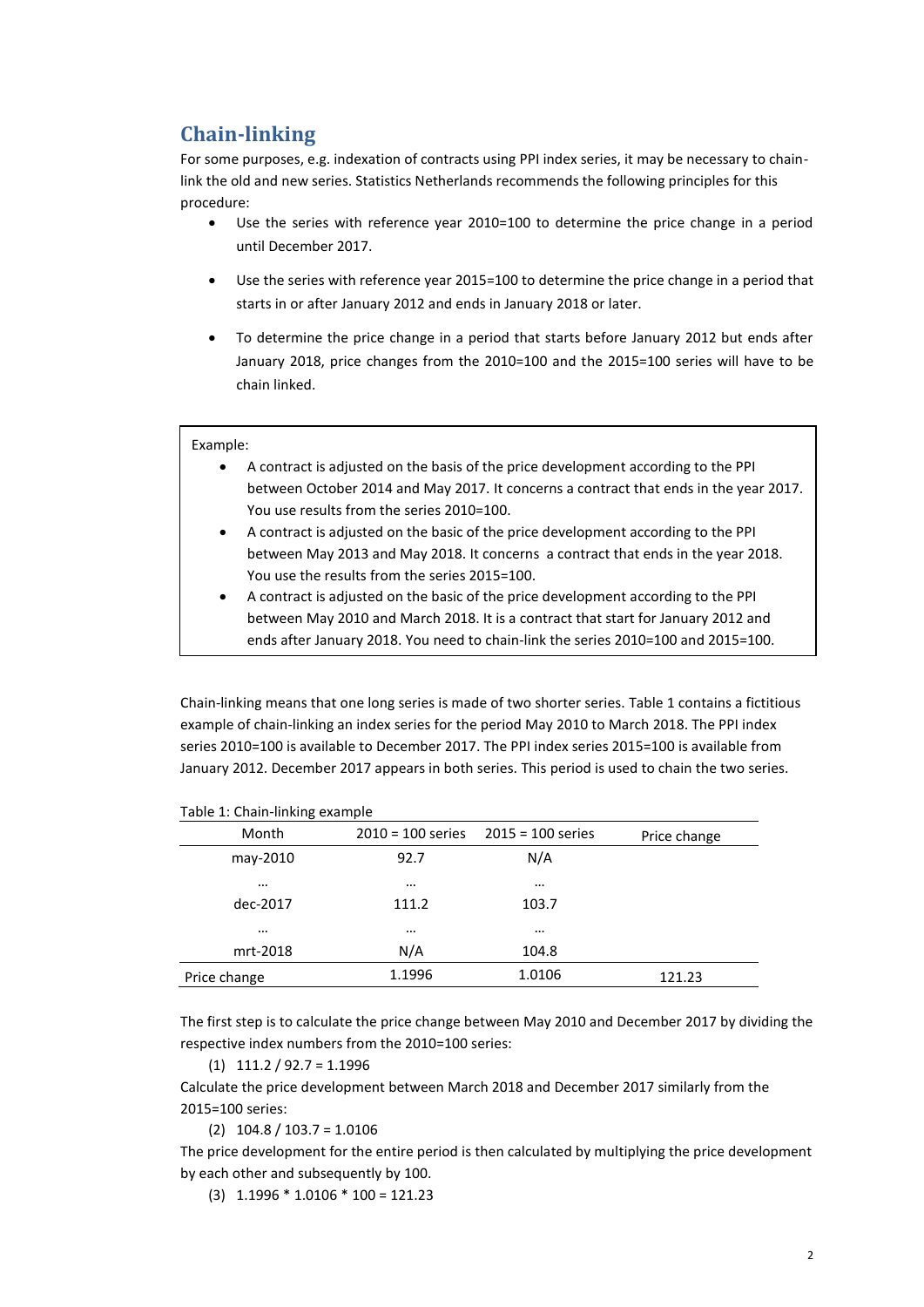This shows that the price has risen 21,2% between May 2010 and March 2018.

## **Results**

The effect of the base year revision on the price development of the manufacturing of food is shown in figure 1. This graph shows the old and new series for the price index of output of manufacturing of food for the period 2012 to 2017. To make the series comparable, the old series (2010=100) has been rescaled to 2015=100. At the level of most NACE Rev2 Sections, the base year revision has not had much impact on price developments.



Figure 1: Price index NACE Rev2 Section 10; 2015 = 100

At lower levels of aggregation, however, the changes in weights may have a more pronounced effect on price developments. Figure 2, for instance, shows the price development of mining and quarrying.

Figure 2: Price index NACE Rev2 Section 08; 2015 = 100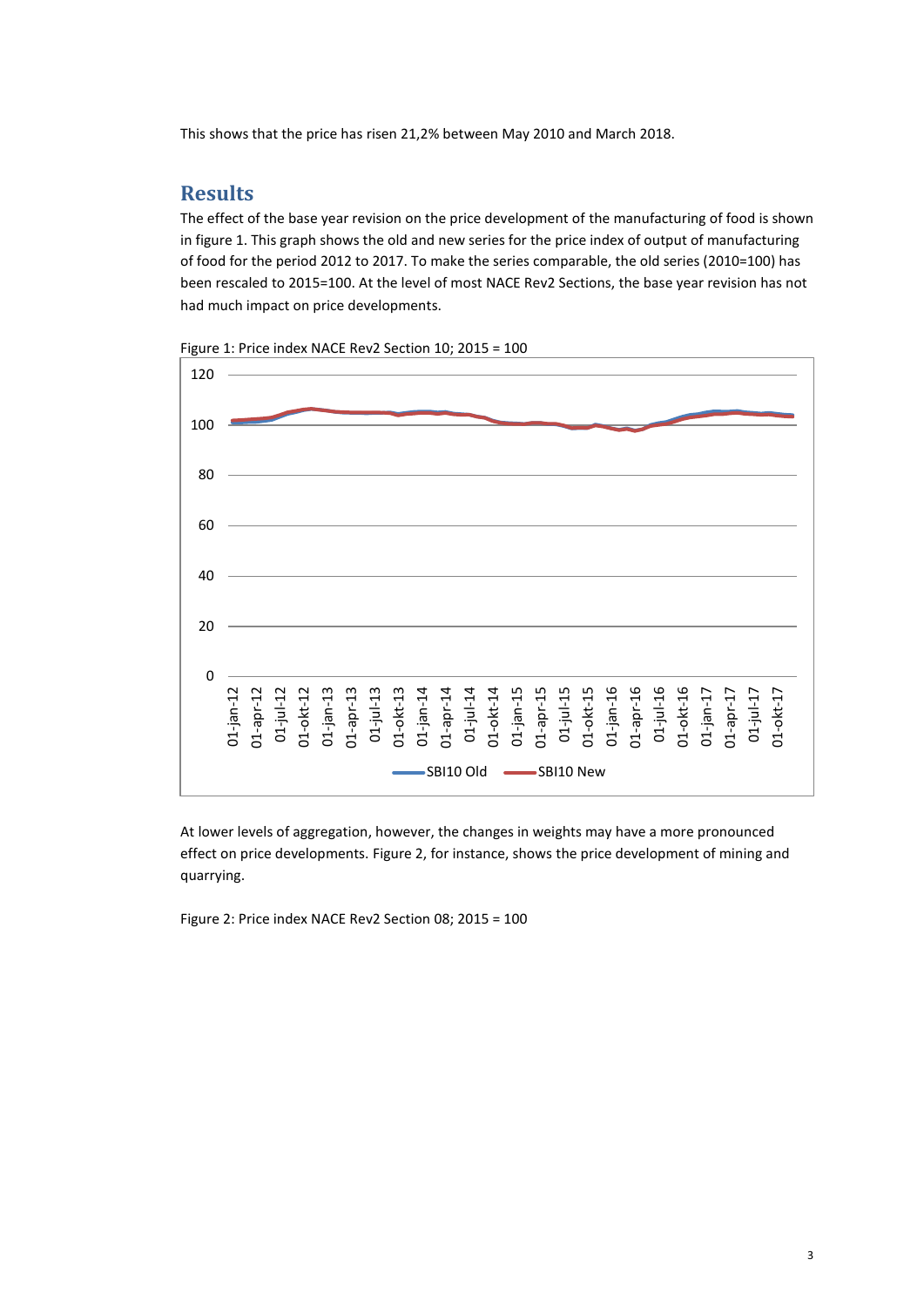

Because of the large number of PPI series (approximately 500), it is unfeasible to discuss the effect of the new weights for all divisions and sections of the NACE and Prodcom classifications. However, appendices 1a and 1b provide an overview of the old and new weights at the level of 2-digits for both classifications.

## **Further information**

For any further questions, please contact Statistics Netherlands' Infoservice via the website [www.cbs.nl](http://www.cbs.nl/)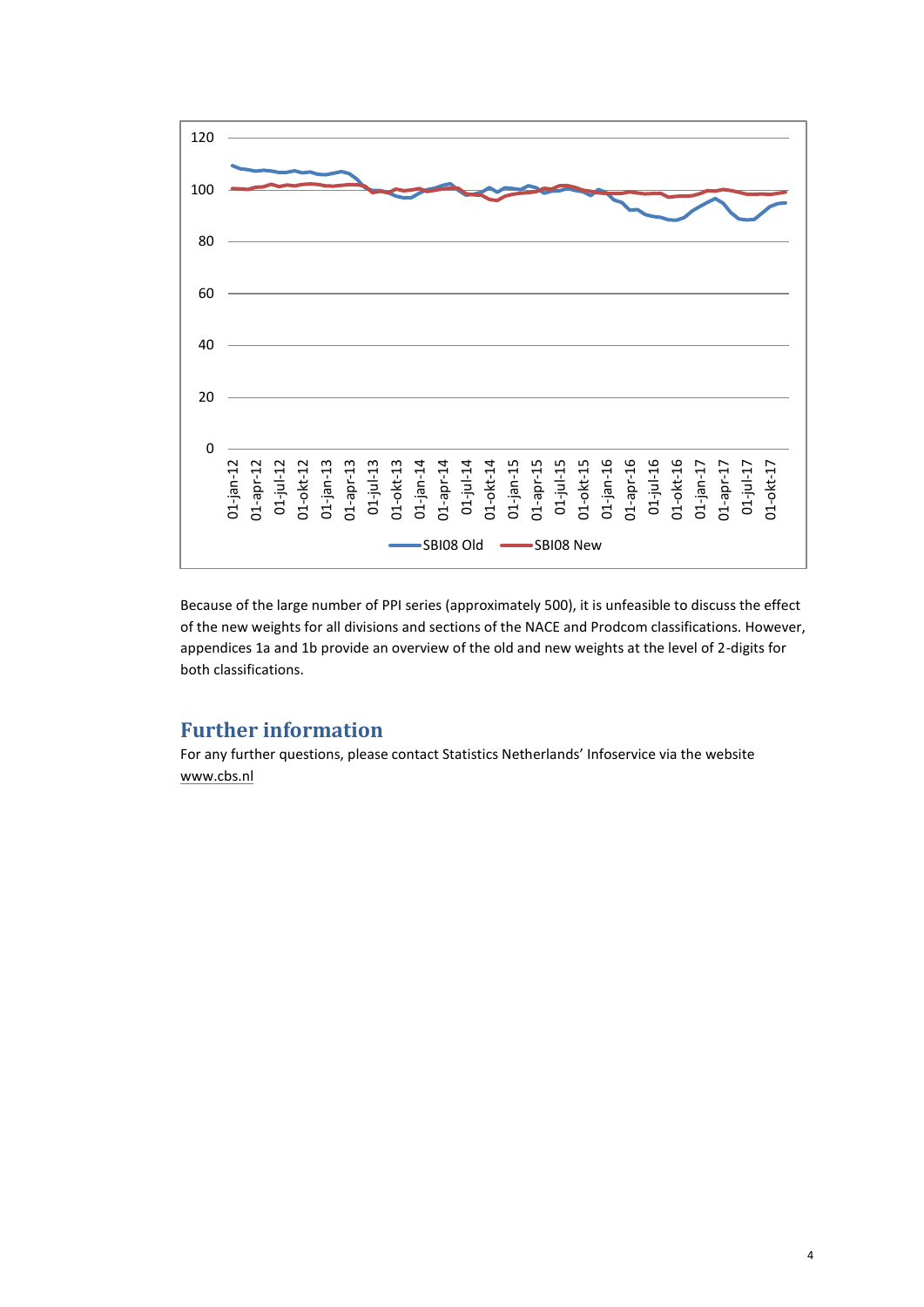| <b>Sectie</b>       | <b>SBI</b>                                                               | Afzetgebied        | Gewicht<br>2015=100 | Gewicht<br>2010=100 |
|---------------------|--------------------------------------------------------------------------|--------------------|---------------------|---------------------|
| <b>B</b> Mining and | 06 Extraction of crude petroleum and                                     | Domestic sales     | 4711                | 8489                |
| Quarrying           | natural gas                                                              | Non-domestic       | 7274                | 10536               |
|                     |                                                                          | <b>Total sales</b> | 11985               | 19025               |
|                     | 08 Other mining and quarrying                                            | Domestic sales     | 483                 | 342                 |
|                     |                                                                          | Non-domestic       | 113                 | 458                 |
|                     |                                                                          | <b>Total sales</b> | 596                 | 800                 |
| C Manufacturing     | 10 Manufacture of food products                                          | Domestic sales     | 26800               | 26711               |
|                     |                                                                          | Non-domestic       | 31131               | 25084               |
|                     |                                                                          | <b>Total sales</b> | 57931               | 51795               |
|                     | 11 Manufacture of beverages                                              | Domestic sales     | 1496                | 1372                |
|                     |                                                                          | Non-domestic       | 2572                | 2216                |
|                     |                                                                          | <b>Total sales</b> | 4068                | 3588                |
|                     | 12 Manufacture of tobacco                                                | Domestic sales     | 329                 | 597                 |
|                     |                                                                          | Non-domestic       | 2071                | 2440                |
|                     |                                                                          | <b>Total sales</b> | 2400                | 3037                |
|                     | 13 Manufacture of textiles                                               | Domestic sales     | 831                 | 1015                |
|                     |                                                                          | Non-domestic       | 1599                | 1415                |
|                     |                                                                          | <b>Total sales</b> | 2430                | 2430                |
|                     | 14 Manufacture of wearing apparel                                        | Domestic sales     | 359                 | 480                 |
|                     |                                                                          | Non-domestic       | 157                 | 184                 |
|                     |                                                                          | Total sales        | 516                 | 664                 |
|                     | 15 Manufacture of leather and related<br>products                        | Domestic sales     | 31                  | 59                  |
|                     |                                                                          | Non-domestic       | 226                 | 48                  |
|                     |                                                                          | <b>Total sales</b> | 257                 | 107                 |
|                     | 16 Manufacture of wood and products of                                   | Domestic sales     | 1972                | 1896                |
|                     | wood and cork, except furniture;<br>manufacture of articles of straw and | Non-domestic       | 482                 | 568                 |
|                     | plaiting materials                                                       | Total sales        | 2454                | 2464                |
|                     | 17 Manufacture of paper and paper                                        | Domestic sales     | 3173                | 2731                |
|                     | products                                                                 | Non-domestic       | 2333                | 2470                |
|                     |                                                                          | <b>Total sales</b> | 5506                | 5201                |

## **Appendix 1a: Weights by Nace rev2, 2-digit level**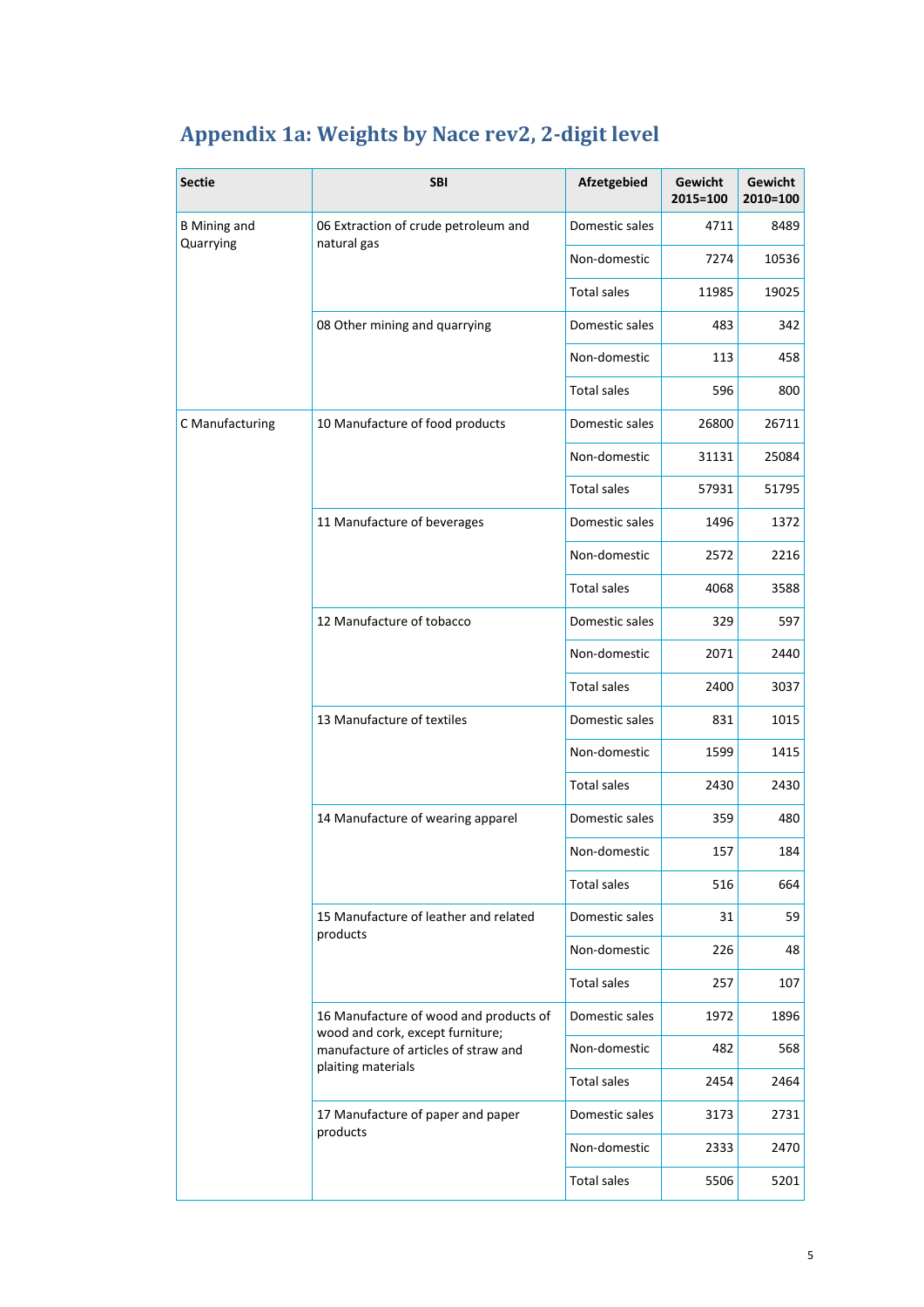|  | 18 Printing and reproduction of recorded<br>media        | Domestic sales     | 2369  | 4043  |
|--|----------------------------------------------------------|--------------------|-------|-------|
|  |                                                          | Non-domestic       | 246   | 470   |
|  |                                                          | <b>Total sales</b> | 2615  | 4513  |
|  | 19 Manufacture of coke and refine<br>petroleum products  | Domestic sales     | 6862  | 11578 |
|  |                                                          | Non-domestic       | 16816 | 22532 |
|  |                                                          | <b>Total sales</b> | 23678 | 34110 |
|  | 20 Manufacture of chemicals and chemical<br>products     | Domestic sales     | 12717 | 19479 |
|  |                                                          | Non-domestic       | 28233 | 31793 |
|  |                                                          | <b>Total sales</b> | 40950 | 51272 |
|  | 21 Manufacture of basic pharmaeceutical                  | Domestic sales     | 1469  | 1070  |
|  | products and pharmaceutical preparations                 | Non-domestic       | 2754  | 3550  |
|  |                                                          | <b>Total sales</b> | 4223  | 4620  |
|  | 22 Manufacture of rubber and plastic                     | Domestic sales     | 3093  | 2305  |
|  | products                                                 | Non-domestic       | 4798  | 4082  |
|  |                                                          | <b>Total sales</b> | 7891  | 6387  |
|  | 23 Manufacture of other non-metallic<br>mineral products | Domestic sales     | 3603  | 4418  |
|  |                                                          | Non-domestic       | 1161  | 1139  |
|  |                                                          | <b>Total sales</b> | 4764  | 5557  |
|  | 24 Manufacture of basic metals                           | Domestic sales     | 1927  | 2561  |
|  |                                                          | Non-domestic       | 4923  | 5334  |
|  |                                                          | <b>Total sales</b> | 6850  | 7895  |
|  | 25 Manufacture of fabricated metal                       | Domestic sales     | 13930 | 10397 |
|  | products, expect machinery and<br>equipment              | Non-domestic       | 3771  | 4735  |
|  |                                                          | <b>Total sales</b> | 17701 | 15132 |
|  | 26 Manufacture of computer, electronic                   | Domestic sales     | 4524  | 1413  |
|  | and optical products                                     | Non-domestic       | 5415  | 3912  |
|  |                                                          | Total sales        | 9939  | 5325  |
|  | 27 Manufacture of electrical equipment                   | Domestic sales     | 1145  | 966   |
|  |                                                          | Non-domestic       | 3008  | 1935  |
|  |                                                          | <b>Total sales</b> | 4153  | 2901  |
|  | 28 Manufacture of machinery and                          | Domestic sales     | 8552  | 5394  |
|  | equipment n.e.c.                                         | Non-domestic       | 14977 | 10361 |
|  |                                                          | <b>Total sales</b> | 23529 | 15755 |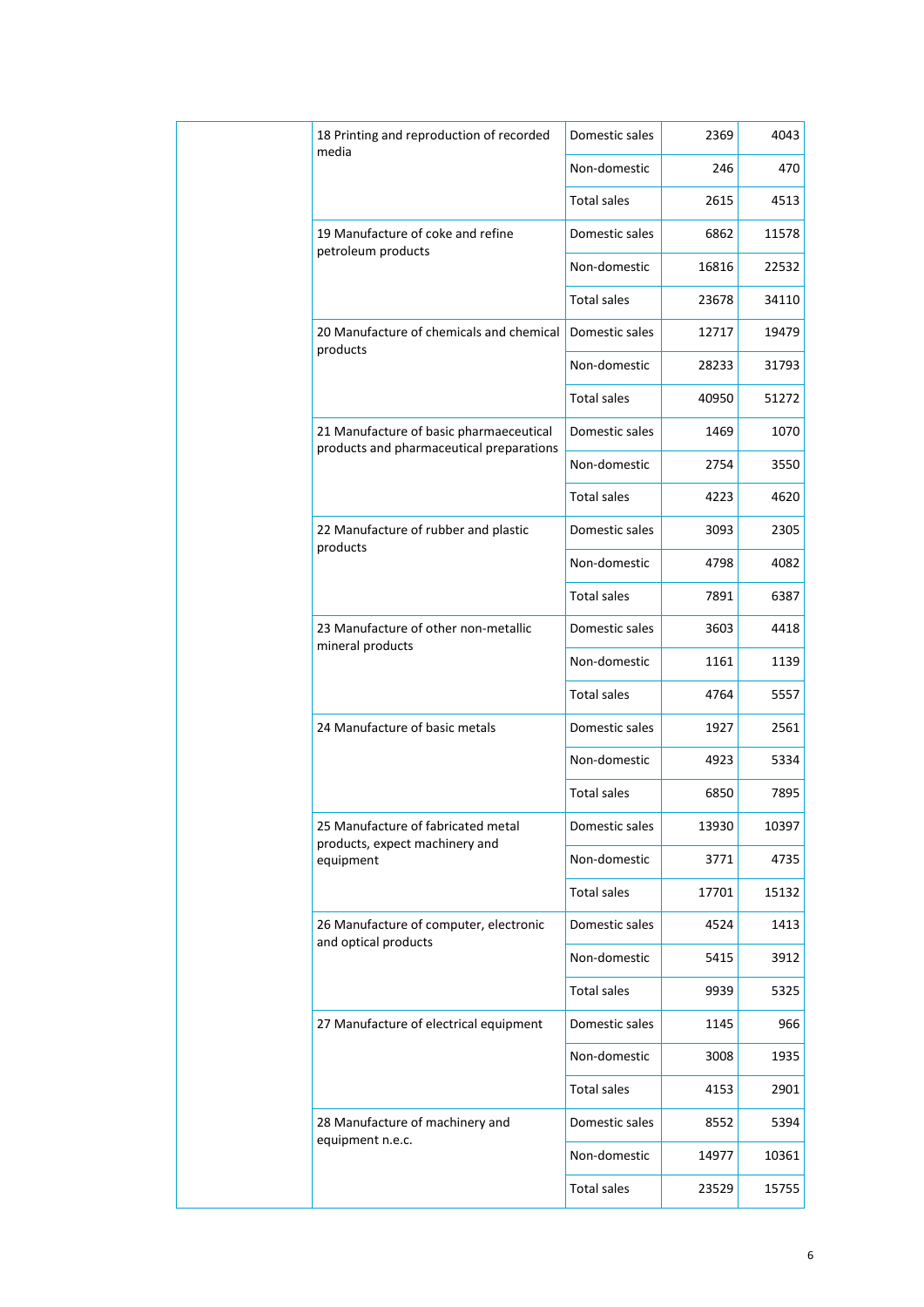|                                                 | 29 Manufacture of motor vehicles, trailers<br>and semitrailers | Domestic sales     | 2067 | 1916  |
|-------------------------------------------------|----------------------------------------------------------------|--------------------|------|-------|
|                                                 |                                                                | Non-domestic       | 7129 | 5110  |
|                                                 |                                                                | <b>Total sales</b> | 9196 | 7026  |
|                                                 | 30 Manufacture of other transport                              | Domestic sales     | 645  | 472   |
|                                                 | equipment                                                      | Non-domestic       | 1553 | 478   |
|                                                 |                                                                | <b>Total sales</b> | 2198 | 950   |
|                                                 | 31 Manufacture of furniture                                    | Domestic sales     | 2243 | 2101  |
|                                                 |                                                                | Non-domestic       | 782  | 747   |
|                                                 |                                                                | <b>Total sales</b> | 3025 | 2848  |
|                                                 | 32 Other manufacturing                                         | Domestic sales     | 754  | 1641  |
|                                                 |                                                                | Non-domestic       | 1873 | 2439  |
|                                                 |                                                                | <b>Total sales</b> | 2627 | 4080  |
|                                                 | 33 Repair and Installation of machinery<br>and equipment       | Domestic sales     | 7606 | 1368  |
|                                                 |                                                                | Non-domestic       | 1425 |       |
|                                                 |                                                                | <b>Total sales</b> | 9031 | 1368  |
| D Electricity, Gas,<br>Steam, and Air           | 35 Electricity, gas, steam, and air<br>conditioning supply     | Domestic sales     | 5527 | 17399 |
| <b>Conditioning Supply</b>                      |                                                                | Non-domestic       | 1008 | 1118  |
|                                                 |                                                                | <b>Total sales</b> | 6535 | 18517 |
| E Water Supply;<br>Sewerage, Waste,             | 36 Water collection, treatment and supply                      | Domestic sales     | 1426 | 1522  |
| Management and<br><b>Remediation Activities</b> |                                                                | Non-domestic       | 9    |       |
|                                                 |                                                                | <b>Total sales</b> | 1435 | 1522  |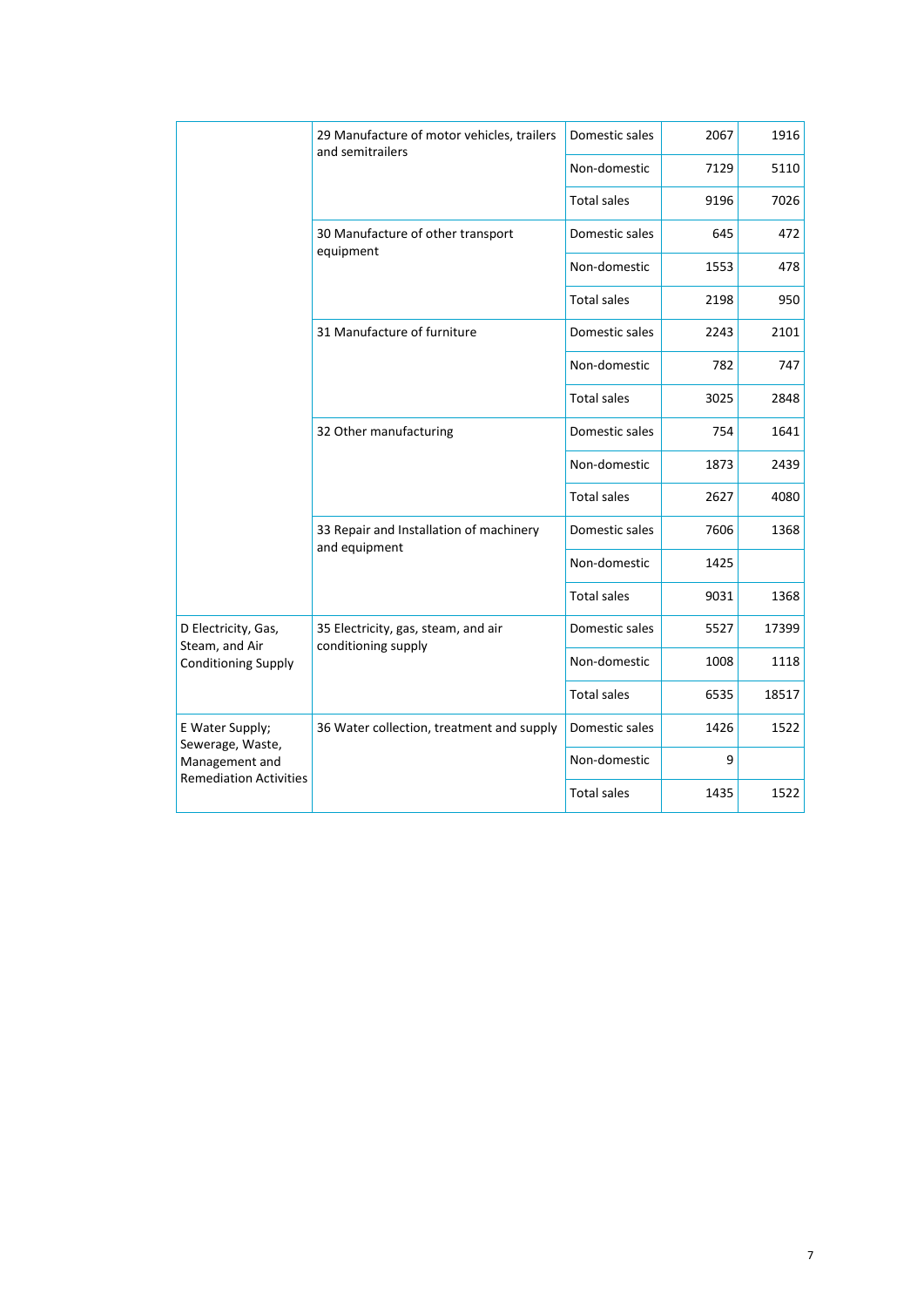| <b>Industry Group</b>         | Prodcom group                         | Sales/ supply      | Weight<br>2015=100 | Weight<br>2010=100 |
|-------------------------------|---------------------------------------|--------------------|--------------------|--------------------|
| <b>B Mining and Quarrying</b> | 05 Mining of coal and lignite         | Imports            | 2066               | 3318               |
|                               |                                       | Domestic supply    | 2066               | 3318               |
|                               | 06 Extraction of crude                | Domestic sales     | 4442               | 8517               |
|                               | petroleum and natural gas             | Non-domestic       | 7266               | 10536              |
|                               |                                       | Imports            | 33801              | 33809              |
|                               |                                       | <b>Total sales</b> | 11708              | 19053              |
|                               |                                       | Domestic supply    | 38243              | 42326              |
|                               | 07 Mining of metal ores               | Imports            | 1437               | 1815               |
|                               |                                       | Domestic supply    | 1437               | 1815               |
|                               | 08 Other mining and quarring          | Domestic sales     | 682                | 441                |
|                               |                                       | Non-domestic       | 391                | 344                |
|                               |                                       | Imports            | 905                | 850                |
|                               |                                       | <b>Total sales</b> | 1073               | 785                |
|                               |                                       | Domestic supply    | 1587               | 1291               |
| C Manufactured products       | 10 Manufacture of food<br>products    | Domestic sales     | 31290              | 25020              |
|                               |                                       | Non-domestic       | 31753              | 25808              |
|                               |                                       | Imports            | 32216              | 21055              |
|                               |                                       | <b>Total sales</b> | 63043              | 50828              |
|                               |                                       | Domestic supply    | 63506              | 46075              |
|                               | 11 Manufacture of beverages           | Domestic sales     | 1587               | 1487               |
|                               |                                       | Non-domestic       | 2508               | 2448               |
|                               |                                       | Imports            | 2970               | 1944               |
|                               |                                       | <b>Total sales</b> | 4095               | 3935               |
|                               |                                       | Domestic supply    | 4557               | 3431               |
|                               | 12 Manufacture of tobacco<br>products | Domestic sales     | 159                | 597                |
|                               |                                       | Non-domestic       | 709                | 2440               |
|                               |                                       | Imports            | 717                | 756                |
|                               |                                       | <b>Total sales</b> | 868                | 3037               |
|                               |                                       | Domestic supply    | 876                | 1353               |

## **Appendix 1b: Weights by Prodcom groups, 2-digit level**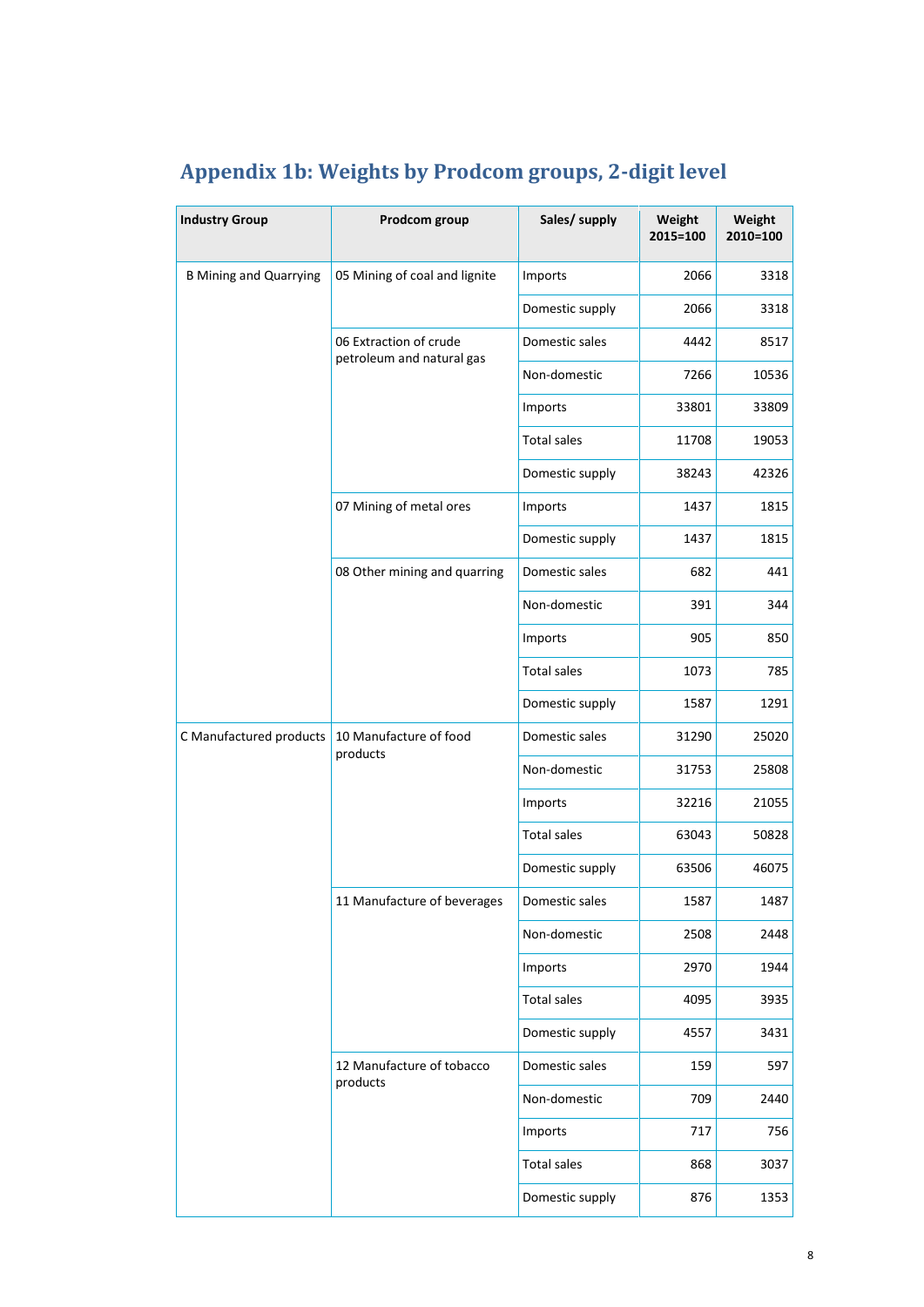| 13 Manufacture of textiles                                                                                                        | Domestic sales         | 856  | 968  |
|-----------------------------------------------------------------------------------------------------------------------------------|------------------------|------|------|
|                                                                                                                                   | Non-domestic           | 1810 | 1173 |
|                                                                                                                                   | Imports                | 3114 | 2998 |
|                                                                                                                                   | <b>Total sales</b>     | 2666 | 2141 |
|                                                                                                                                   | Domestic supply        | 3970 | 3966 |
| 14 Manufacture of wearing                                                                                                         | Domestic sales         | 390  | 714  |
| apparel                                                                                                                           | Non-domestic           | 247  | 554  |
|                                                                                                                                   | Imports                | 8990 | 7278 |
|                                                                                                                                   | <b>Total sales</b>     | 637  | 1268 |
|                                                                                                                                   | Domestic supply        | 9380 | 7992 |
| 15 Manufacture of leather and<br>related products                                                                                 | Domestic sales         | 36   | 88   |
|                                                                                                                                   | Non-domestic           | 224  | 112  |
|                                                                                                                                   | Imports                | 4383 | 1447 |
|                                                                                                                                   | <b>Total sales</b>     | 260  | 200  |
|                                                                                                                                   | Domestic supply        | 4419 | 1535 |
| 16 Manufacture of wood and<br>of products of wood and cork,<br>except furniture; manufacture<br>of articles of straw and plaiting | Domestic sales         | 1916 | 2049 |
| materials                                                                                                                         | Non-domestic           | 463  | 689  |
|                                                                                                                                   | Imports                | 2778 | 2422 |
|                                                                                                                                   | <b>Total sales</b>     | 2379 | 2738 |
|                                                                                                                                   | Domestic supply        | 4694 | 4471 |
| 17 Manufacture of paper and                                                                                                       | Domestic sales<br>3613 | 3214 |      |
| paper products                                                                                                                    | Non-domestic           | 2350 | 3144 |
|                                                                                                                                   | Imports                | 5715 | 5905 |
|                                                                                                                                   | <b>Total sales</b>     | 5963 | 6358 |
|                                                                                                                                   | Domestic supply        | 9328 | 9119 |
| 18 Printing and reproduction                                                                                                      | Domestic sales         | 2426 | 4328 |
|                                                                                                                                   |                        |      |      |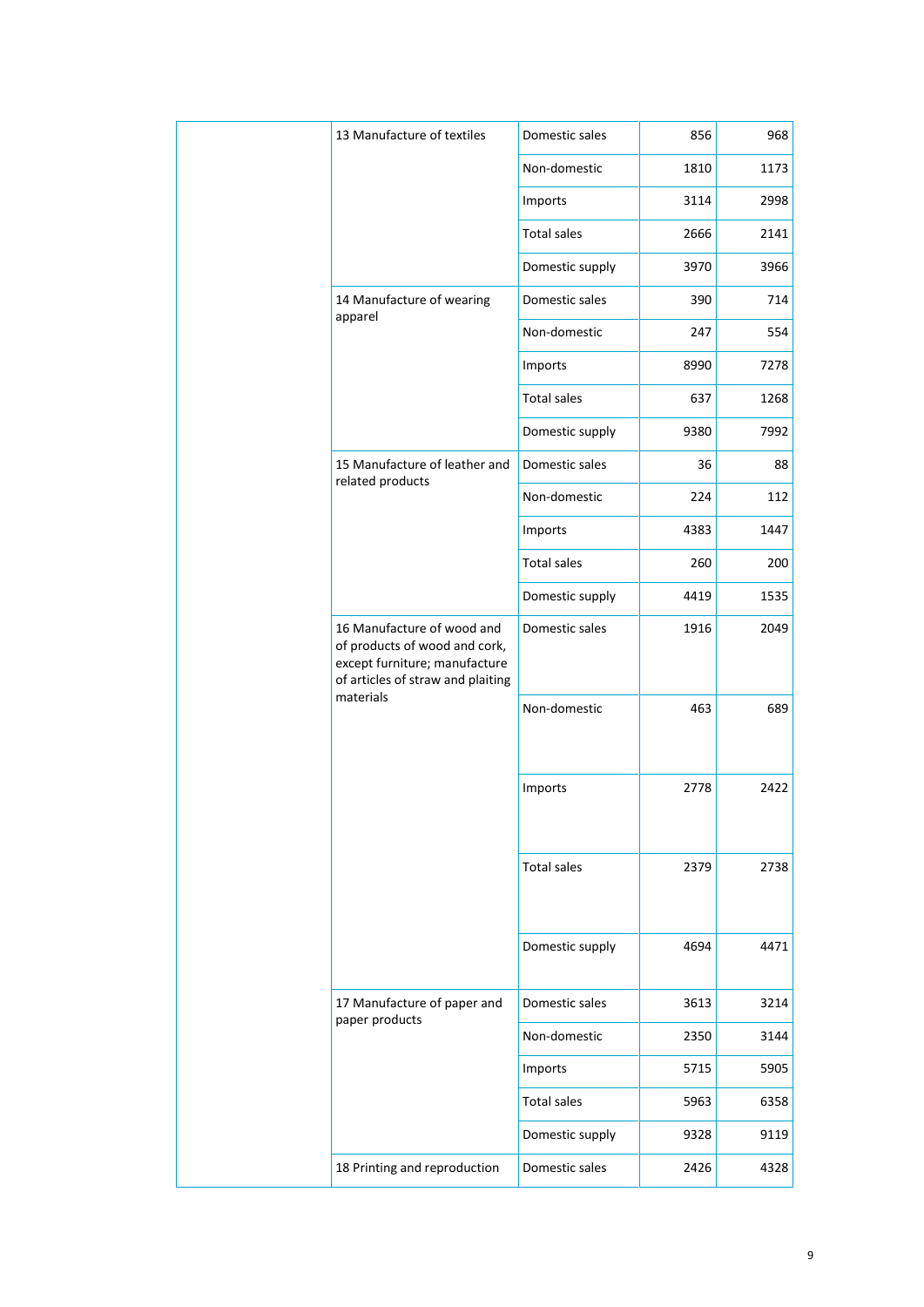| of recorded media                                                                     | Non-domestic       | 204   | 532   |
|---------------------------------------------------------------------------------------|--------------------|-------|-------|
|                                                                                       | <b>Total sales</b> | 2630  | 4860  |
|                                                                                       | Domestic supply    | 2426  | 4333  |
| 19 Manufacture of coke and<br>refined petroleum products                              | Domestic sales     | 7084  | 15498 |
|                                                                                       | Non-domestic       | 16524 | 25056 |
|                                                                                       | Imports            | 19202 | 19518 |
|                                                                                       | <b>Total sales</b> | 23608 | 40554 |
|                                                                                       | Domestic supply    | 26286 | 35016 |
| 20 Manufacture of chemicals                                                           | Domestic sales     | 13050 | 10742 |
| and chemical products                                                                 | Non-domestic       | 26645 | 30904 |
|                                                                                       | Imports            | 34957 | 27029 |
| <b>Total sales</b>                                                                    | 39695              | 41646 |       |
|                                                                                       | Domestic supply    | 48007 | 37771 |
| 21 Manufacture of basis<br>pharmaceutical products and<br>pharmaceutical preparations | Domestic sales     | 1329  | 815   |
|                                                                                       | Non-domestic       | 2655  | 3091  |
|                                                                                       | Imports            | 16473 | 18146 |
|                                                                                       | <b>Total sales</b> | 3984  | 3906  |
|                                                                                       | Domestic supply    | 17802 | 18961 |
| 22 Manufacture of rubber and                                                          | Domestic sales     | 3367  | 2567  |
| plastic products                                                                      | Non-domestic       | 5386  | 3980  |
|                                                                                       | Imports            | 13135 | 7664  |
|                                                                                       | <b>Total sales</b> | 8753  | 6547  |
|                                                                                       | Domestic supply    | 16502 | 10231 |
| 23 Manufacture of other non-                                                          | Domestic sales     | 3811  | 4749  |
| metallic mineral products                                                             | Non-domestic       | 1230  | 1351  |
|                                                                                       | Imports            | 3220  | 2996  |
|                                                                                       | <b>Total sales</b> | 5041  | 6100  |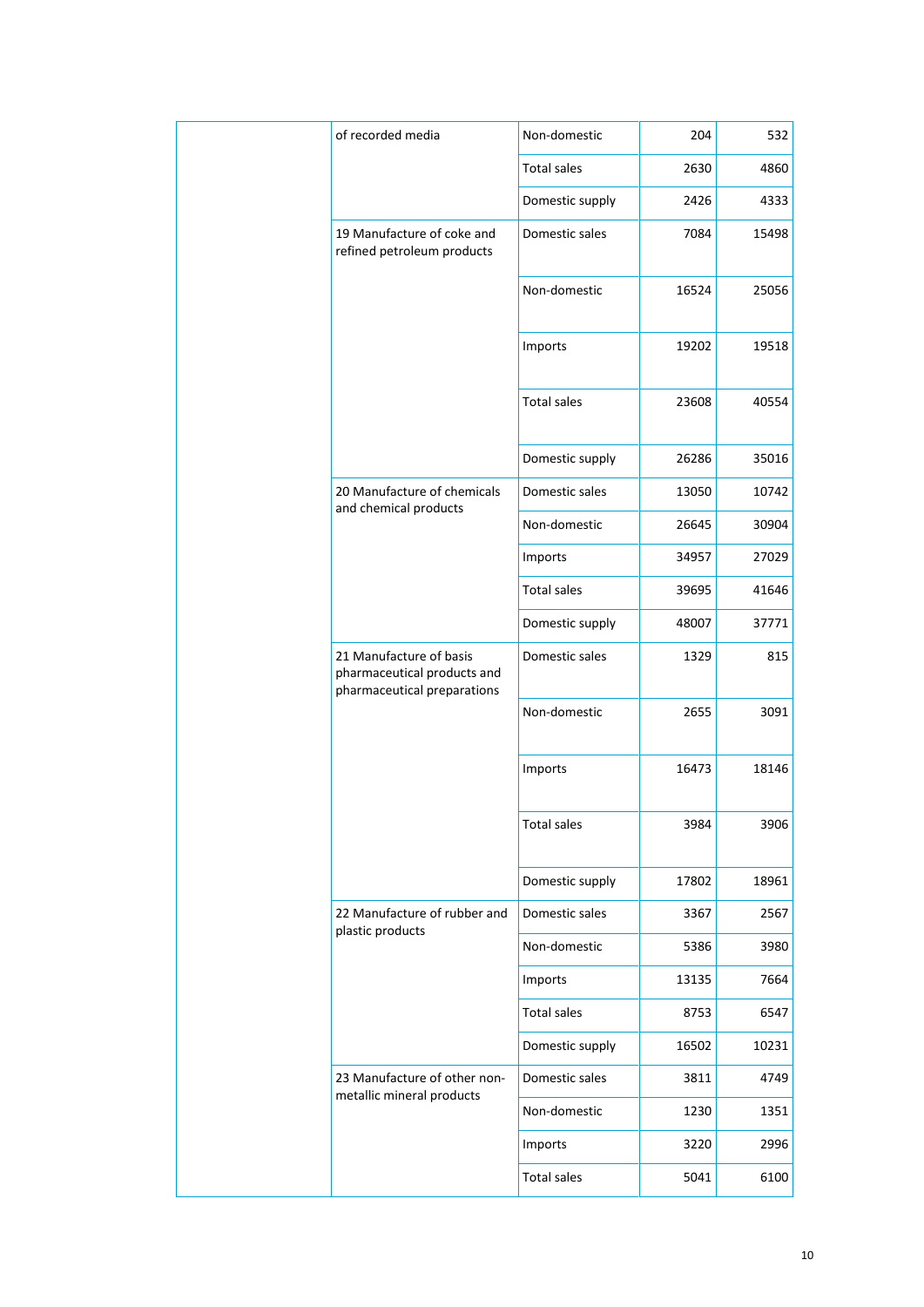|  |                                                                                   | Domestic supply    | 7031  | 7745  |
|--|-----------------------------------------------------------------------------------|--------------------|-------|-------|
|  | 24 Manufacture of basic<br>metals                                                 | Domestic sales     | 2338  | 3425  |
|  |                                                                                   | Non-domestic       | 4948  | 7577  |
|  |                                                                                   | Imports            | 15620 | 20246 |
|  |                                                                                   | <b>Total sales</b> | 7286  | 11002 |
|  |                                                                                   | Domestic supply    | 17958 | 23671 |
|  | 25 Manufacture of fabricated<br>metal products, except<br>machinery and equipment | Domestic sales     | 15075 | 11481 |
|  |                                                                                   | Non-domestic       | 5461  | 5350  |
|  |                                                                                   | Imports            | 6372  | 7734  |
|  |                                                                                   | <b>Total sales</b> | 20536 | 16831 |
|  |                                                                                   | Domestic supply    | 21447 | 19215 |
|  | 26 Manufacture of computer,<br>electronic and optical products                    | Domestic sales     | 3508  | 551   |
|  |                                                                                   | Non-domestic       | 5890  | 3369  |
|  |                                                                                   | Imports            | 58128 | 58318 |
|  |                                                                                   | Total sales        | 9398  | 3920  |
|  |                                                                                   | Domestic supply    | 61636 | 58869 |
|  | 27 Manufacture of electrical<br>equipment                                         | Domestic sales     | 1142  | 1506  |
|  |                                                                                   | Non-domestic       | 2996  | 5878  |
|  |                                                                                   | Imports            | 14506 | 10925 |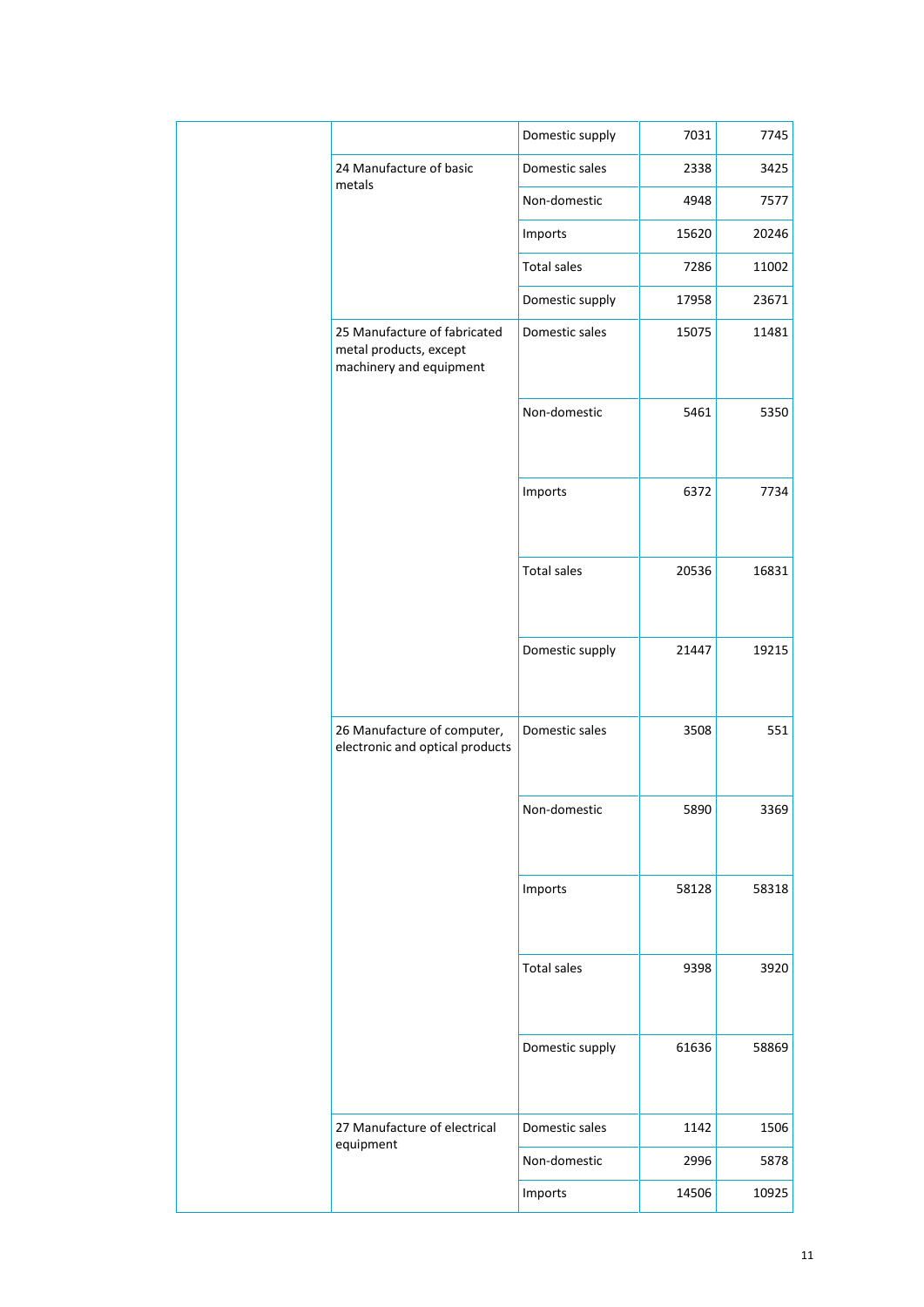|  |                                                                                  | <b>Total sales</b> | 4138  | 7384  |
|--|----------------------------------------------------------------------------------|--------------------|-------|-------|
|  |                                                                                  | Domestic supply    | 15648 | 12431 |
|  | 28 Manufacture of machinery                                                      | Domestic sales     | 6500  | 7926  |
|  | and equipment n.e.c.                                                             | Non-domestic       | 16705 | 10672 |
|  |                                                                                  | Imports            | 27187 | 21321 |
|  |                                                                                  | <b>Total sales</b> | 23205 | 18598 |
|  |                                                                                  | Domestic supply    | 33687 | 29247 |
|  | 29 Manufacture of motor<br>vehicles, trailers and semi-<br>trailers              | Domestic sales     | 2132  | 2163  |
|  |                                                                                  | Non-domestic       | 7033  | 4985  |
|  |                                                                                  | Imports            | 19880 | 12982 |
|  |                                                                                  | <b>Total sales</b> | 9165  | 7148  |
|  |                                                                                  | Domestic supply    | 22012 | 15145 |
|  | 30 Manufacture of other<br>Domestic sales<br>transport equipment<br>Non-domestic | 1385               | 2147  |       |
|  |                                                                                  |                    | 5097  | 2746  |
|  |                                                                                  | Imports            | 2321  | 2898  |
|  |                                                                                  | <b>Total sales</b> | 6482  | 4893  |
|  |                                                                                  | Domestic supply    | 3706  | 5045  |
|  | 31 Manufacture of furniture                                                      | Domestic sales     | 2388  | 2002  |
|  |                                                                                  | Non-domestic       | 742   | 507   |
|  |                                                                                  | Imports            | 2601  | 1972  |
|  |                                                                                  | <b>Total sales</b> | 3130  | 2509  |
|  |                                                                                  | Domestic supply    | 4989  | 3974  |
|  | 32 Other manufacturing                                                           | Domestic sales     | 500   | 889   |
|  |                                                                                  | Non-domestic       | 1866  | 1610  |
|  |                                                                                  | Imports            | 12973 | 14486 |
|  |                                                                                  | <b>Total sales</b> | 2366  | 2499  |
|  |                                                                                  | Domestic supply    | 13473 | 15375 |
|  | 33 Repair and installation of<br>machinery and equipment                         | Domestic sales     | 13491 | 1919  |
|  |                                                                                  | Non-domestic       | 2157  | 208   |